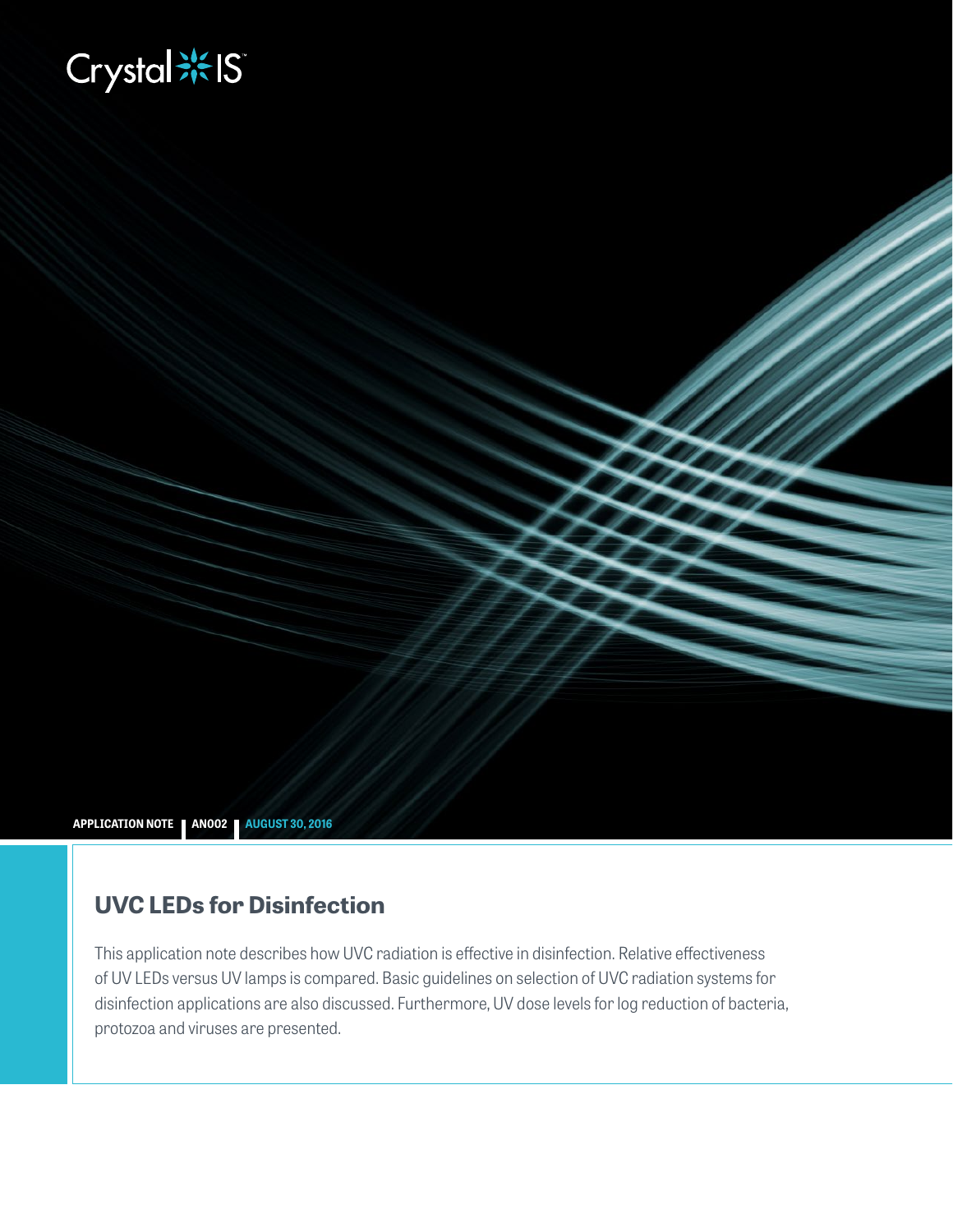# Table of Contents

| <b>Introduction</b>                                      | 3 |
|----------------------------------------------------------|---|
| <b>What is UV Light?</b>                                 | 3 |
| <b>How Does Germicidal UV Work?</b>                      | 4 |
| <b>What is a UV Dose?</b>                                | 4 |
| <b>What is Log Reduction?</b>                            | 6 |
| <b>UV Dose Response</b>                                  | 6 |
| The Crystal IS Product for Your Disinfection Application | 7 |
| <b>Appendix</b>                                          | 8 |
|                                                          |   |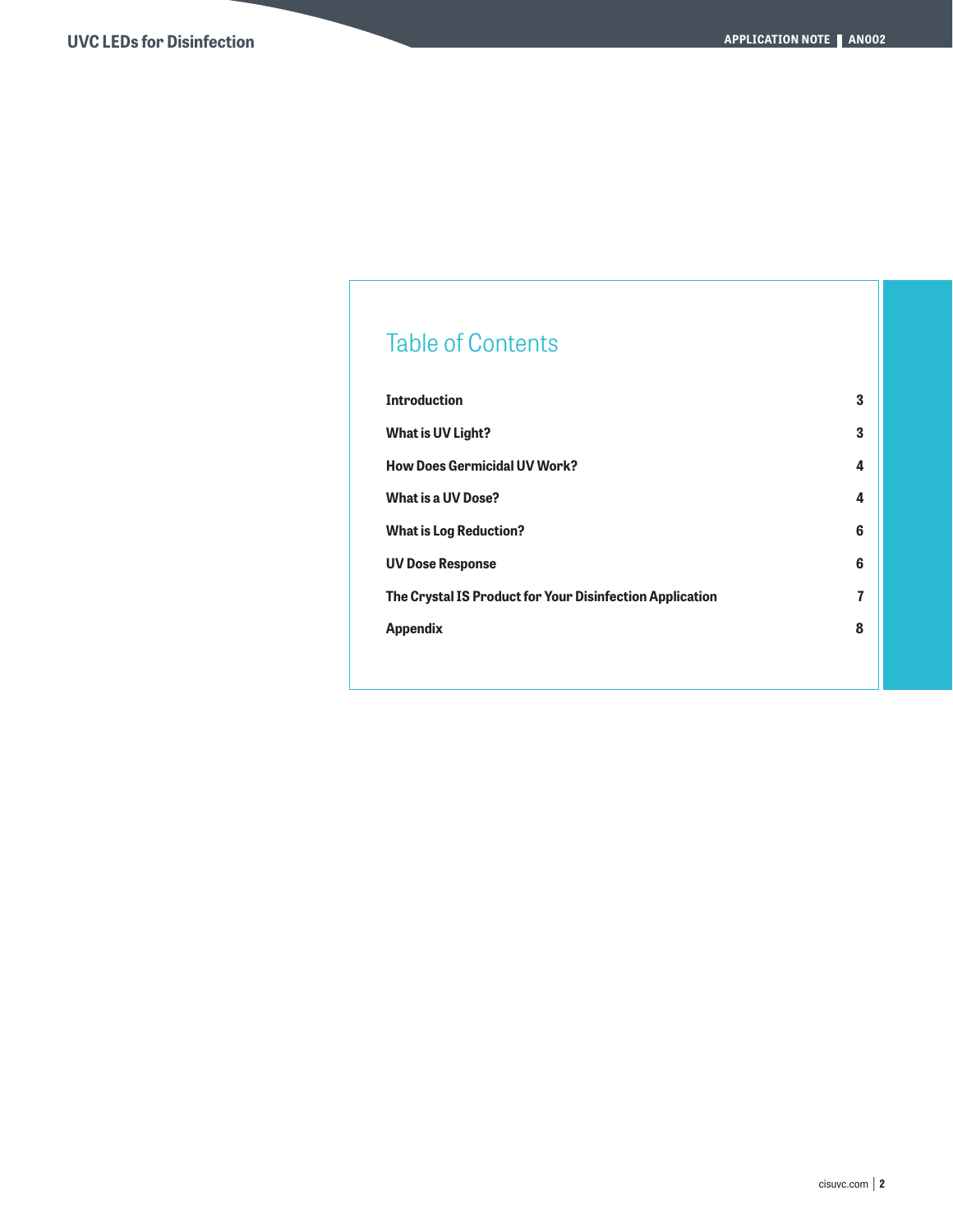## **Introduction**

Ultraviolet (UV) disinfection technology has existed for many years, but chemicals are still very prominent in disinfection applications today. UV disinfection does, however, provide many benefits over chemical options. It cannot be overdosed, and does not produce by-products, toxins, or volatile organic compound (VOC) emissions. It does not require the storage of hazardous materials, and will not affect smell or taste in water and food disinfection applications. In addition, UV light is known to kill more waterborne microbes than chlorination.

Crystal IS, by developing aluminum nitride (AlN) substrate technology to produce UV LEDs, has harnessed the benefits of UV disinfection while eliminating the drawbacks of traditional UV light sources.

#### **What is UV Light?**

UV light is a component of sunlight that falls in the region between visible light and X-rays on the electromagnetic spectrum, with a wavelength range of 100-400 nanometers (nm), as shown in Figure 1. This light can be further categorized into separate regions as follows:

| > UVA: 315-400 nm | > UVB: 280—315 nm                  |
|-------------------|------------------------------------|
| > UVC: 200—280 nm | > Far UV (or "vacuum"): 100—200 nm |

#### **FIGURE 1: ELECTROMAGNETIC SPECTRUM**



In the UVC range, ultraviolet light has powerful germicidal properties that may be used in a range of disinfection applications.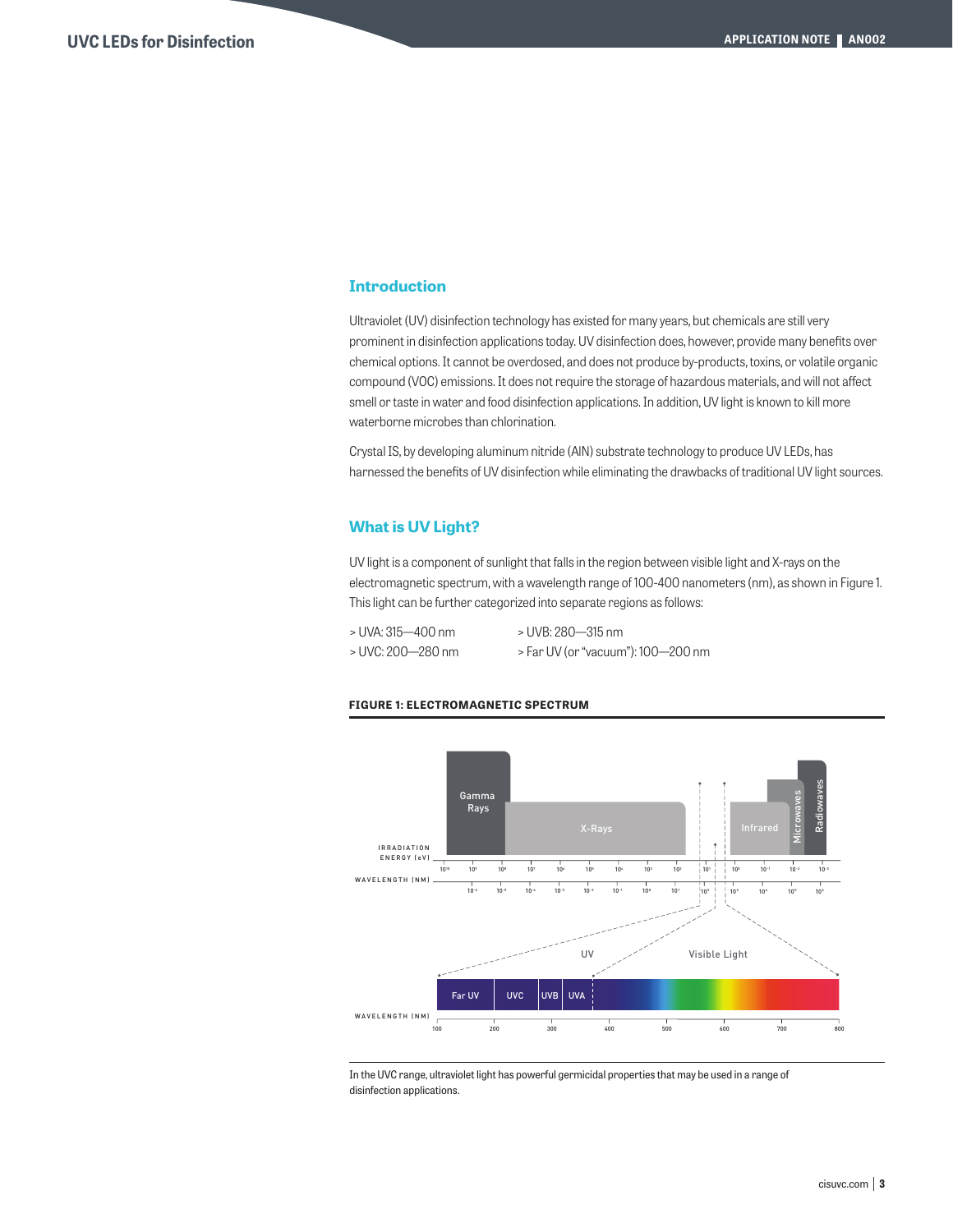### **How Does Germicidal UV Work?**

Radiation in the UVC range of 250-280 nm deactivates bacteria, viruses, and other microbes by attacking their DNA. UVC light is able to penetrate the cells of microorganisms and disrupt the structure of the DNA molecules. It does this by destroying the genetic information inside the DNA (Figure 2). The microorganisms, in turn, lose their reproductive capability and are destroyed, rendering them inactive and no longer harmful. The germicidal nature of UV is well suited to treat microorganisms which become extremely resistant to chemical disinfectants, as they are unable to develop immunity to UV radiation.

#### **FIGURE 2: UVC RADIATION DISRUPTS DNA**



#### **What is a UV Dose?**

Different pathogens have unique resistances to UV light—some are very susceptible, while others require more UVC exposure for complete inactivation. A correct UV dose is critical to thoroughly deactivate the intended microbes.

UV dose, also called UV fluence, is calculated using the following equation: **UV Dose = UV Intensity (I) x Exposure time (t)**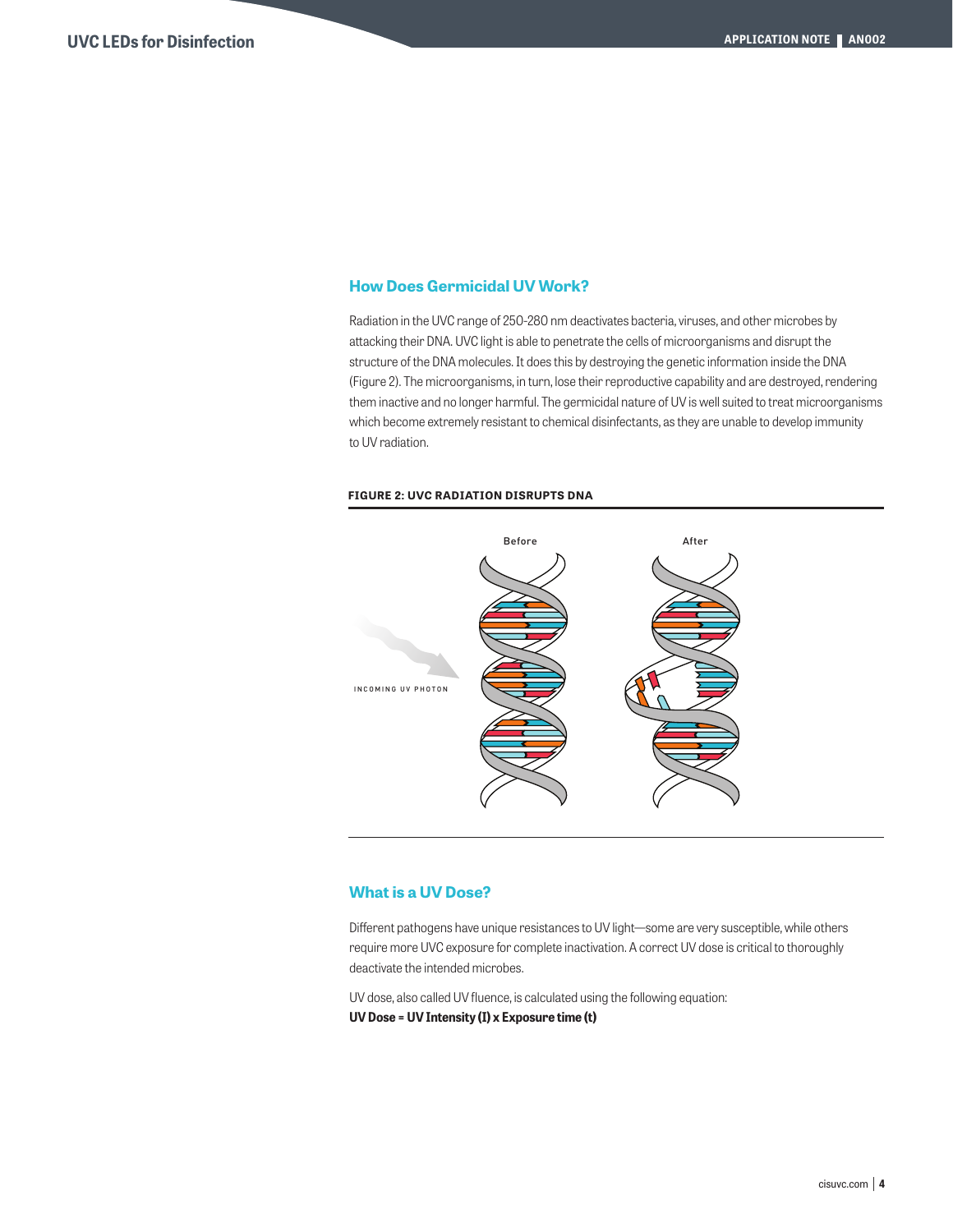In other words, UV Dose = I x T, where:

- > UV dose is measured in joules per meter squared (J/m2) or millijoules per centimeter squared (mJ/cm2)
- > UV Intensity (also called UV irradiance) is measured in milliwatts per centimeter squared (mW/cm2)
- > Exposure time is measured in seconds

The UV intensity (I) at the light source can attenuate, or diminish, by the time it reaches the target micro-organism. This can be caused by a number of factors, including the transmittance of UV light in water (in water disinfection applications) and the distance of the target micro-organism from the original light source (for a point source that is cylindrical, like an LED, intensity falls off as 1/radius). The reduction of the pathogen may be calculated from the ultimate UV dose delivered to the target once these attenuation factors are accounted for.

In addition to understanding the theoretical dosage delivered at a target, it is important to understand that final equations used by UV system designers have additional complexity. Some UV reactor designs take advantage of local flow and optical effects which, when integrated over the entire volume of disinfection, are quite substantial. In addition, variation in target pathogens introduces another key factor which will influence dosage requirements and require additional design considerations. There is no one solution for every problem. That said, typical UV dosage requirements can be found in the appendix at the end of this article.

The NSF, a public health and safety organization, sets standards for water, food, and the environment. UV water disinfection systems that use 254 nm mercury lamps are classified as either Class "A" systems, for treating water that is assumed to be contaminated, or Class "B" systems, which provide only supplemental disinfection. As per the standards for this type of water disinfection, Class A systems need a UV dose of at least 40 mJ/cm2 and Class B systems need a dose of at least 16 mJ/cm2. Similar standards have not yet been established for disinfection systems that have upgraded to using 265 nm LEDs as the UV light source.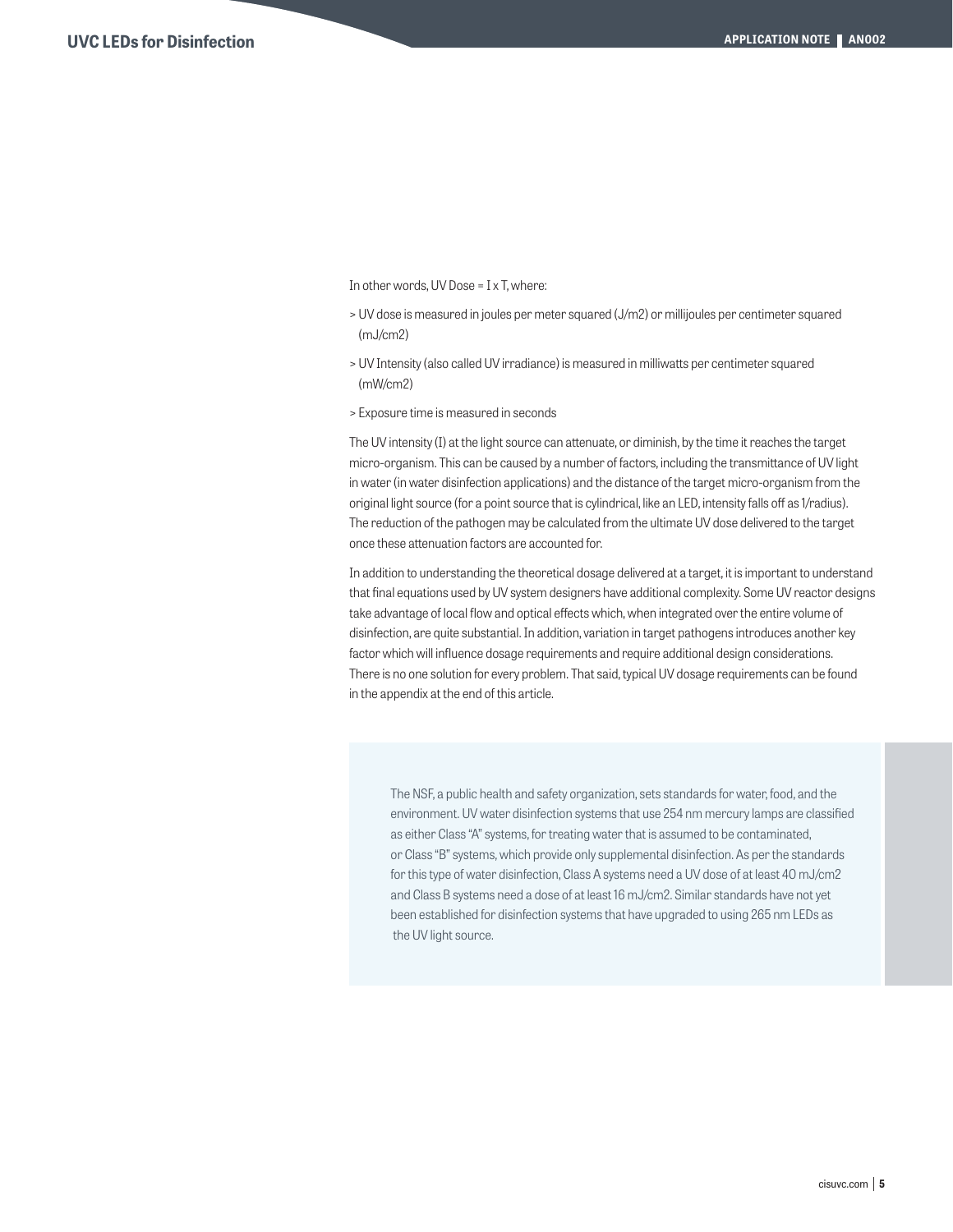# **What is Log Reduction?**

The predictable amount of dosage required for a specific degree of disinfection is referred to as a "log reduction" (i.e. logarithmic reduction). Log reduction relates to the percentage of microorganisms physically removed or inactivated by a given process. For example, a 1 log reduction will see the pathogen of interest reduced by 90% from the influent level before UV disinfection. The microbe count is reduced by a factor of 10—or 1 log. Thus, a 2 log reduction will see a 99% reduction, or microbe reduction by a factor of 100, and so on and so forth. Figure 3 shows the chart of log reduction.

#### **FIGURE 3: LOG REDUCTION**

| <b>LOG REDUCTION</b> | <b>REDUCTION FACTOR</b> | <b>PERCENT REDUCED</b> |
|----------------------|-------------------------|------------------------|
|                      | 10                      | 90%                    |
| $\overline{2}$       | 100                     | 99%                    |
| 3                    | 1000                    | 99.9%                  |
| 4                    | 10,000                  | 99.99%                 |
| 5                    | 100,000                 | 99.999%                |
| 6                    | 1,000,000               | 99.9999%               |

By determining the doses of the targeted microorganisms and pairing them with the desired log reduction, an effective disinfection system can be created for many disinfection applications. These desired log reductions can be seen in the appendix referenced earlier.

#### **UV Dose Response**

The UV dose-response relationship determines what proportion of a specific microorganism is destroyed after a particular dose of UV radiation. This figure can be expressed as either the p roportion of microorganisms inactivated or the proportion remaining as a function of UV dose. The UV dose-response is calculated using the following equation:

#### **Log inactivation = log10 (No/N)**

Where:

- > No= concentration of infectious microorganisms before exposure to UV light
- > N = concentration of infectious microorganisms after exposure to UV light

Each microorganism has a unique dose-response curve. The curve illustrates how different microorganisms respond to different doses of UV radiation.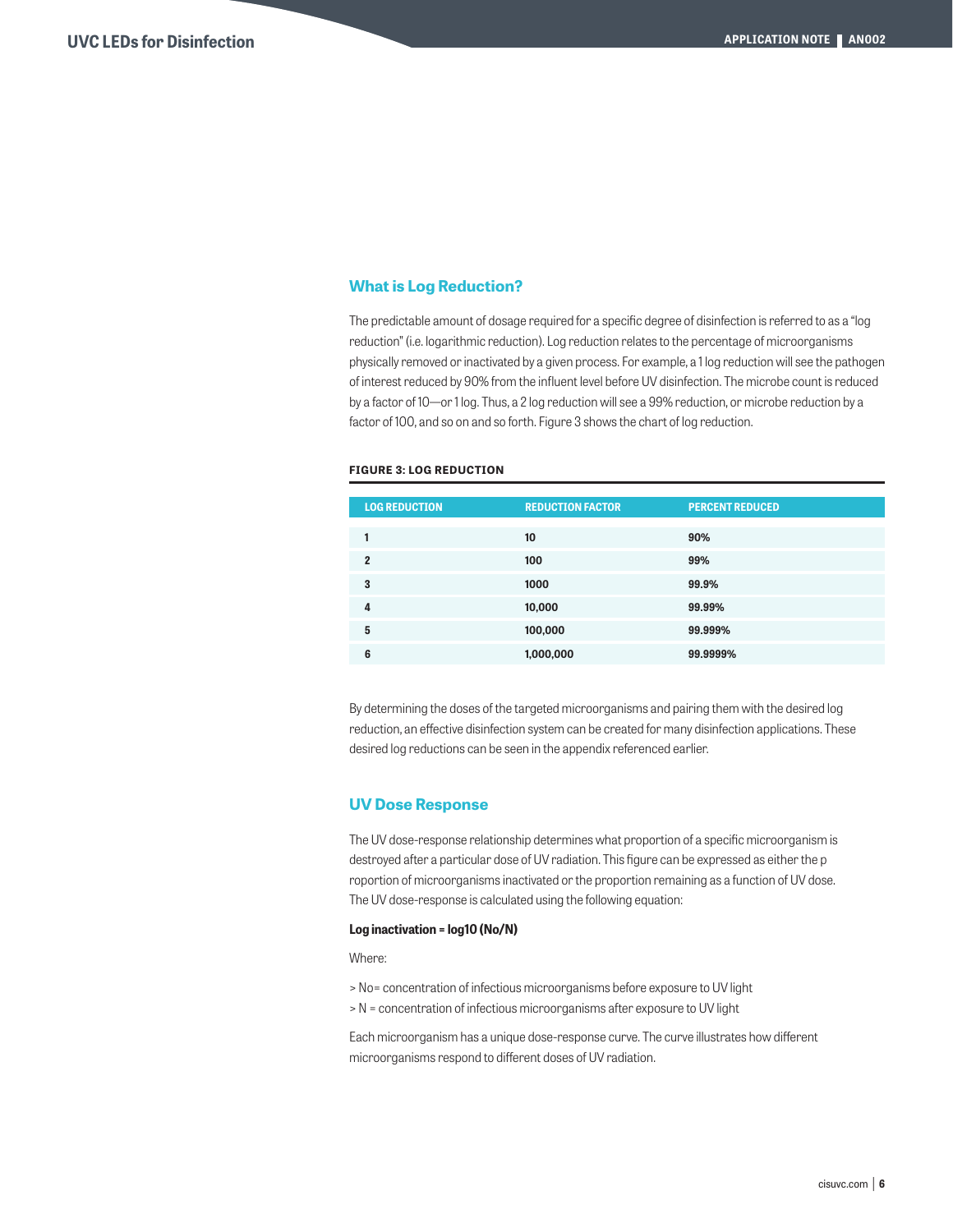Figure 4 shows several examples of UV dose-response curves. B. Subtilis requires a relatively high dose of UV radiation to reach higher log inactivations. E. coli, on the other hand, becomes inactivated with a relatively low dose of radiation.

#### **FIGURE 4: SHAPES OF UV DOSE-RESPONSE CURVES**

Unlike UVC LEDs, mercury lamps do not have an instant on/off feature. They require warm up and cool down cycles, which use time and energy. The overall lifetime of these mercury lamps decreases the more often they are switched on and off.





## **The Crystal IS Product for Your Disinfection Application**

UV radiation can be an incredibly effective resource for disinfection applications, and Crystal IS has created a unique product that overcomes obstacles traditionally associated with UV light sources. Its lifetime expectancy and reliability can exceed other UV light sources, and the instant on/off feature which is inherent to solid state devices (unlike its plasma gas counterparts) can contribute to a lengthening of lifetime. The UVC LEDs are safe and eco-friendly, and offer design flexibility that other UV sources cannot match. The benefits of the Crystal IS LED product make UV disinfection a very efficient, cost-effective option in disinfection applications.

**To learn more about Crystal IS ultraviolet LEDs for disinfection applications, visit our website at cisuvc.com.**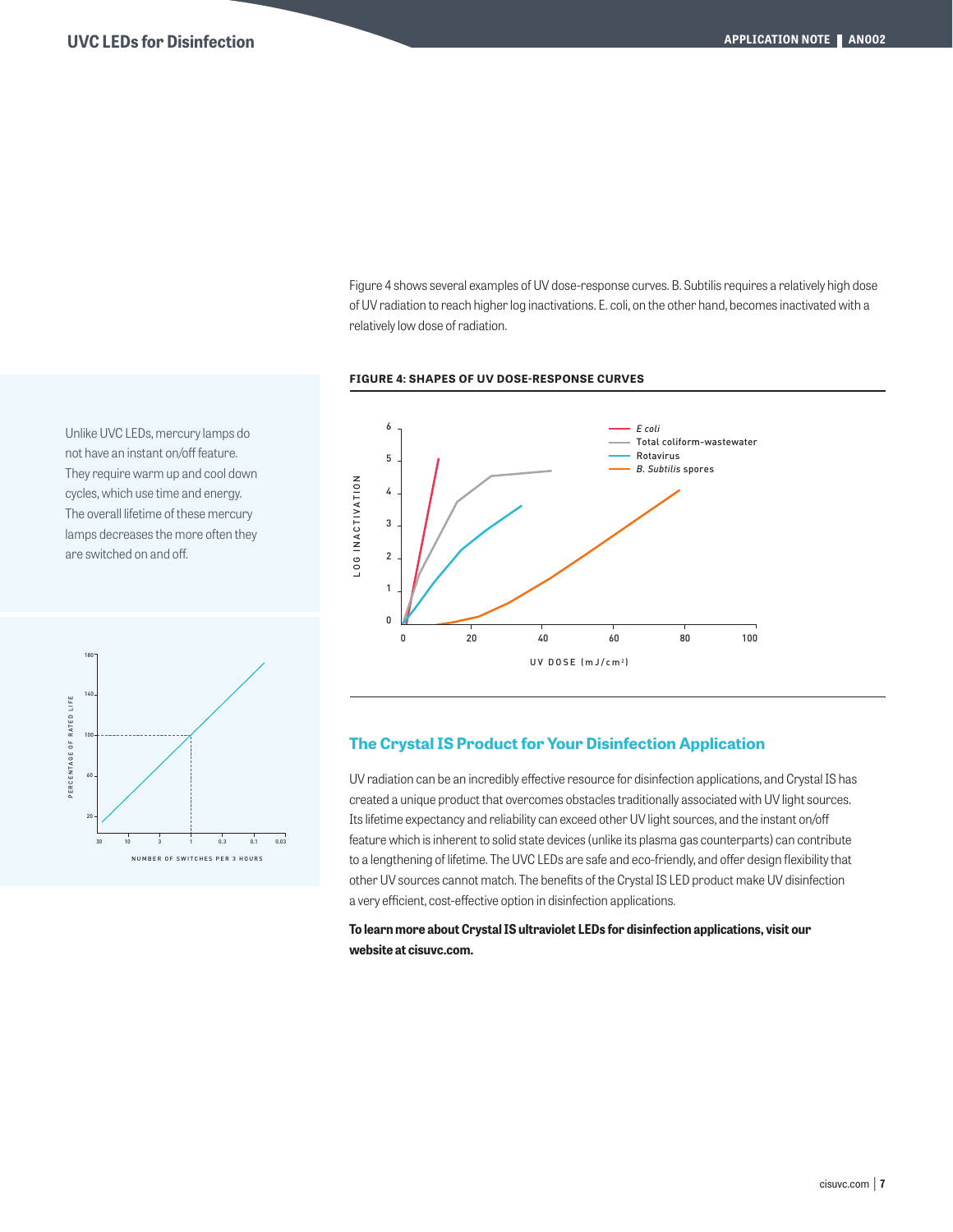# UV DOSES FOR BACTERIA

| <b>LAMP</b><br><b>BACTERIUM</b><br><b>TYPE</b> |                  |                |                | <b>REFERENCE</b> |                |                |     |      |                           |
|------------------------------------------------|------------------|----------------|----------------|------------------|----------------|----------------|-----|------|---------------------------|
|                                                |                  | $\mathbf{1}$   | $\mathbf 2$    | 3                | 4              | 5              | 6   | 7    |                           |
| Aeromonas hydrophila ATCC7966                  | LP               | 1.1            | 2.6            | 3.9              | 5              | 6.7            | 8.6 |      | Wilson et al. 1992        |
| Aeromonas salmonicida                          | LP               | 1.5            | 2.7            | 3.1              | 5.9            |                |     |      | Liltved and Landfald 1996 |
| Campylobacter jejuni ATCC 43429                | LP               | 1.6            | 3.4            | $\overline{4}$   | 4.6            | 5.9            |     |      | Wilson et al. 1992        |
| Citrobacter diversus                           | LP               | $\overline{5}$ | $\overline{7}$ | 9                | 11.5           | 13             |     |      | Giese and Darby 2000      |
| Citrobacter freundii                           | LP               | 5              | 9              | 13               |                |                |     |      | Giese and Darby 2000      |
| Escherichia coli ATCC 11229                    | N/A              | 2.5            | 3              | 3.5              | $\overline{5}$ | 10             | 15  |      | Harris et al. 1987        |
| Escherichia coli ATCC 11229                    | N/A              | 3              | 4.8            | 6.7              | 8.4            | 10.5           |     |      | Chang et al. 1985         |
| Escherichia coli ATCC 11229                    | LP               | $5$            | 5.5            | 6.5              | 7.7            | 10             |     |      | Zimmer et al. 2002        |
| Escherichia coli ATCC 11229                    | <b>MP</b>        | < 3            | $3$            | $<$ 3            | $<$ 3          | 8              |     |      | Zimmer et al. 2002        |
| Escherichia coli ATCC 11229                    | LP               | $\overline{7}$ | 8              | 9                | 11             | 12             |     |      | Hoyer 1998                |
| Escherichia coli ATCC 11229                    | LP               | 3.5            | 4.7            | 5.5              | 6.5            | 7.5            | 9.6 |      | Sommer et al. 2000        |
| Escherichia coli ATCC 11229                    | LP               | $6\,$          | 6.5            | $\overline{7}$   | 8              | 9              | 10  |      | Sommer et al. 2000        |
| Escherichia coli ATCC 11303                    | LP               | $\overline{4}$ | 6              | 9                | 10             | 13             | 15  | 19   | Wu et al. 2005            |
| Escherichia coli ATCC 25922                    | LP               | 6              | 6.5            | $\overline{7}$   | 8              | 9              | 10  |      | Sommer et al. 1998        |
| Escherichia coli C                             | LP               | $\overline{c}$ | 3              | 4                | 5.6            | 6.5            | 8   | 10.7 | Otaki et al. 2003         |
| Escherichia coli ATCC 0157:H7                  | LP               | 1.5            | 3              | 4.5              | 6              |                |     |      | Tosa and Hirata 1999      |
| Escherichia coli ATCC 0157:H7                  | LP               | < 2            | < 2            | 2.5              | $\overline{4}$ | 8              | 17  |      | Yaun et al. 2003          |
| Escherichia coli ATCC 0157:H7 CCUG 29193       | LP               | 3.5            | 4.7            | 5.5              | $\overline{7}$ |                |     |      | Sommer et al. 2000        |
| Escherichia coli ATCC 0157:H7 CCUG 29197       | LP               | 2.5            | 3              | 4.6              | 5              | 5.5            |     |      | Sommer et al. 2000        |
| Escherichia coli ATCC 0157:H7 CCUG 29199       | LP               | 0.4            | 0.7            | $\mathbf{1}$     | 1.1            | 1.3            | 1.4 |      | Sommer et al. 2000        |
| Escherichia coli ATCC 0157:H7 ATCC 43894       | LP               | 1.5            | 2.8            | 4.1              | 5.6            | 6.8            |     |      | Wilson et al. 1992        |
| Escherichia coli 025:K98:NM                    | LP               | 5              | 7.5            | 9                | 10             | 11.5           |     |      | Sommer et al. 2000        |
| Escherichia coli 026                           | LP               | 5.4            | 8              | 10.5             | 12.8           |                |     |      | Tosa Hirata 1999          |
| Escherichia coli 050:H7                        | LP               | 2.5            | 3              | 3.5              | 4.5            | 5              | 6   |      | Sommer et al. 2000        |
| Escherichia coli 078:H11                       | LP               | $\overline{4}$ | 5              | 5.5              | 6              | $\overline{7}$ |     |      | Sommer et al. 2000        |
| Escherichia coli K-12 IF03301                  | LP&<br><b>MP</b> | $\overline{c}$ | 4              | 6                | $\overline{7}$ | 8.5            |     |      | Oguma et al. 2002         |
| Escherichia coli K-12 IF03301                  | LP &<br>MP       | 2.2            | 4.4            | 6.7              | 8.9            | 11             |     |      | Oguma et al. 2004         |
| Escherichia coli K-12 IF03301                  | LP               | 1.5            | $\overline{c}$ | 3.5              | 4.2            | 5.5            | 6.2 |      | Otaki et al. 2003         |
| Escherichia coli Wild Type                     | LP               | 4.4            | 6.2            | 7.3              | 8.1            | 9.2            |     |      | Sommer et al. 1998        |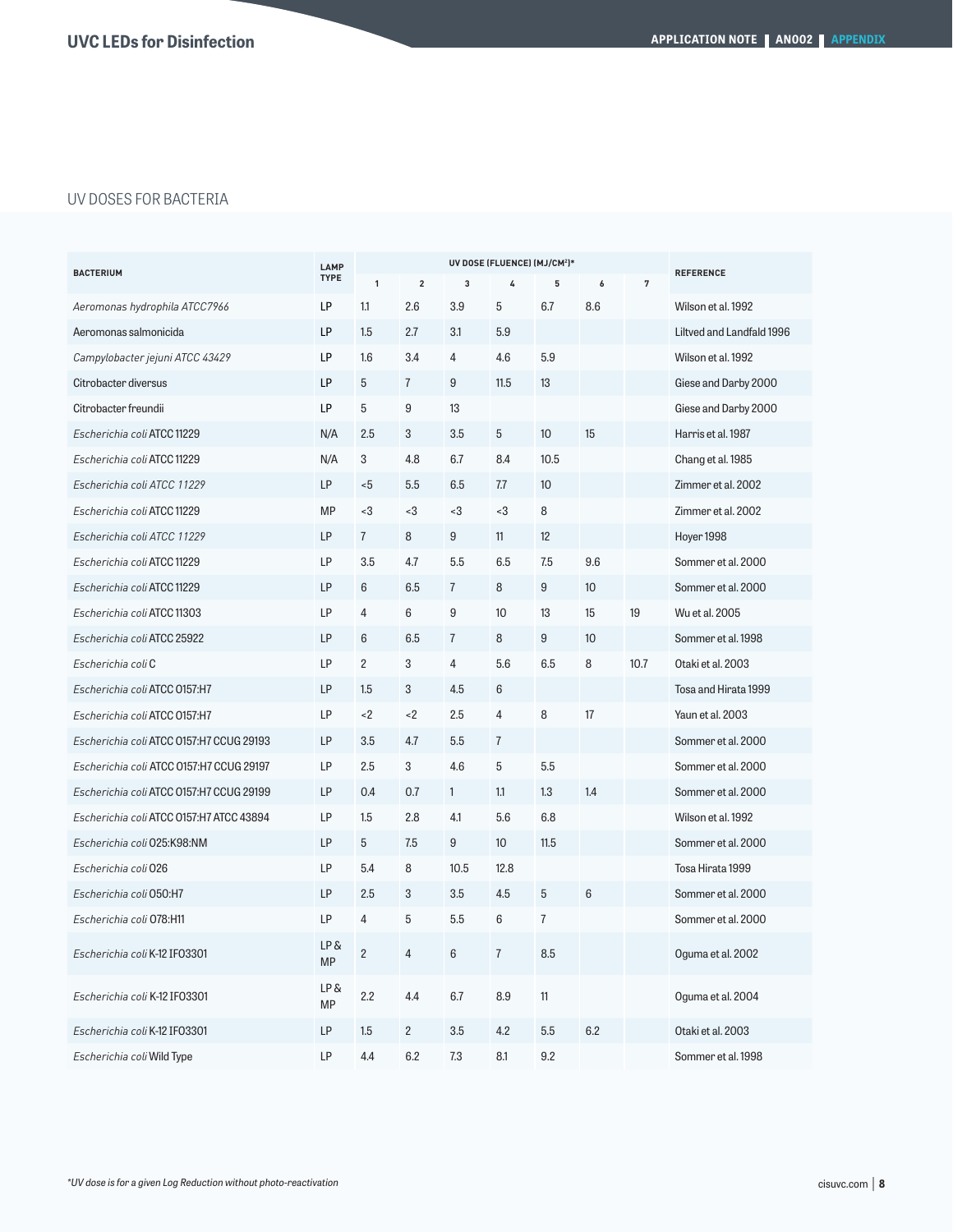# UV DOSES FOR BACTERIA CONTINUED

| <b>BACTERIUM</b>                            |            |                |                | <b>REFERENCE</b> |                |     |     |                |                         |
|---------------------------------------------|------------|----------------|----------------|------------------|----------------|-----|-----|----------------|-------------------------|
|                                             |            | $\mathbf{1}$   | $\mathbf 2$    | 3                | 4              | 5   | 6   | $\overline{7}$ |                         |
| Halobacterium elongata ATCC33173            | LP         | 0.4            | 0.7            | $\mathbf{1}$     |                |     |     |                | Martin et al. 2000      |
| Halobacterium salinarum ATCC43214           | LP         | 12             | 15             | 17.5             | 20             |     |     |                | Martin et al. 2000      |
| Klebsiella pneumoniae                       | LP         | 12             | 15             | 17.5             | 20             |     |     |                | Giese & Darby 2000      |
| Klebsiella terrigena ATCC33257              | LP         | 4.6            | 6.7            | 8.9              | 11             |     |     |                | Wilson et al. 1992      |
| Legionella pneumophila ATCC43660            | LP         | 3.1            | 5              | 6.9              | 9.4            |     |     |                | Wilson et al. 1992      |
| Legionella pneumophila ATCC33152            | LP         | 1.6            | 3.2            | 4.8              | 6.4            | 8.0 |     |                | Oguma et al. 2004       |
| Legionella pneumophila ATCC33152            | <b>MP</b>  | 1.9            | 3.8            | 5.8              | 7.7            | 9.6 |     |                | Oguma et al. 2004       |
| Pseudomonas stutzeri                        | <b>UVB</b> | 100            | 150            | 195              | 230            |     |     |                | Joux et al. 1999        |
| <b>RB2256</b>                               | <b>UVB</b> | 175            | >300           |                  |                |     |     |                | Joux et al. 1999        |
| Salmonella spp.                             | LP         | < 2            | $\overline{c}$ | 3.5              | $\overline{7}$ | 14  | 29  |                | Yaun et al. 2003        |
| Salmonella anatum (from human feces)        | N/A        | 7.5            | 12             | 15               |                |     |     |                | Tosa & Hirata 1998      |
| Salmonella derby (from human feces)         | N/A        | 3.5            | 7.5            |                  |                |     |     |                | Tosa & Hirata 1998      |
| Salmonella enteritidis (from human feces)   | N/A        | 5              | $\overline{1}$ | $\boldsymbol{9}$ | 10             |     |     |                | Tosa & Hirata 1998      |
| Salmonella infantis (from human feces)      | N/A        | $\overline{c}$ | $\overline{4}$ | 6                |                |     |     |                | Tosa & Hirata 1998      |
| Salmonella typhi ATCC19430                  | LP         | 1.8            | 4.8            | 6.4              | 8.2            |     |     |                | Wilson et al. 1992      |
| Salmonella typhi ATCC6539                   | N/A        | 2.7            | 4.1            | 5.5              | 7.1            | 8.5 |     |                | Chang et al. 1985       |
| Salmonella typhimurium (from human feces)   | N/A        | $\mathbf{2}$   | 3.5            | 5                | 9              |     |     |                | Tosa & Hirata 1998      |
| Salmonella typhimurium (in act. sludge)     | LP         | 3              | 11.5           | 22               | 50             |     |     |                | Maya et al. 2003        |
| Salmonella typhimuirium                     | <b>UVB</b> | 50             | 100            | 175              | 210            | 250 |     |                | Joux et al. 1999        |
| Shigella dysenteriae ATCC29027              | LP         | 0.5            | 1.2            | $\overline{2}$   | 3              | 4   | 5.1 |                | Wilson et al. 1992      |
| Shigella sonnei <b>ATCC9290</b>             | N/A        | 3.2            | 4.9            | 6.5              | 8.2            |     |     |                | Chang et al. 1985       |
| Staphylococcus aureus ATCC25923             | N/A        | 3.9            | 5.4            | 6.5              | 10.4           |     |     |                | Chang et al. 1985       |
| Streptococcus faecalis ATCC29212            | N/A        | 6.6            | 8.8            | 9.9              | 11.2           |     |     |                | Chang et al. 1985       |
| Streptococcus faecalis (secondary effluent) | N/A        | 5.5            | 6.5            | 8                | $9\,$          | 12  |     |                | Harris et al. 1987      |
| Vibrio anguillarum                          | LP         | 0.5            | 1.2            | 1.5              | $\overline{c}$ |     |     |                | Liltved & Landfald 1996 |
| Vibrio cholerae ATCC25872                   | LP         | 0.8            | 1.4            | 2.2              | 2.9            | 3.6 | 4.3 |                | Wilson et al. 1992      |
| Vibrio natreigens                           | <b>UVB</b> | 37.5           | 75             | 100              | 130            | 150 |     |                | Joux et al. 1999        |
| Yersinia enterocolitica ATCC27729           | LP         | 1.7            | 2.8            | 3.7              | 4.6            |     |     |                | Wilson et al. 1992      |
| Yersinia ruckeri                            | LP         | $\mathbf{1}$   | $\overline{c}$ | 3                | 5              |     |     |                | Liltved & Landfald 1996 |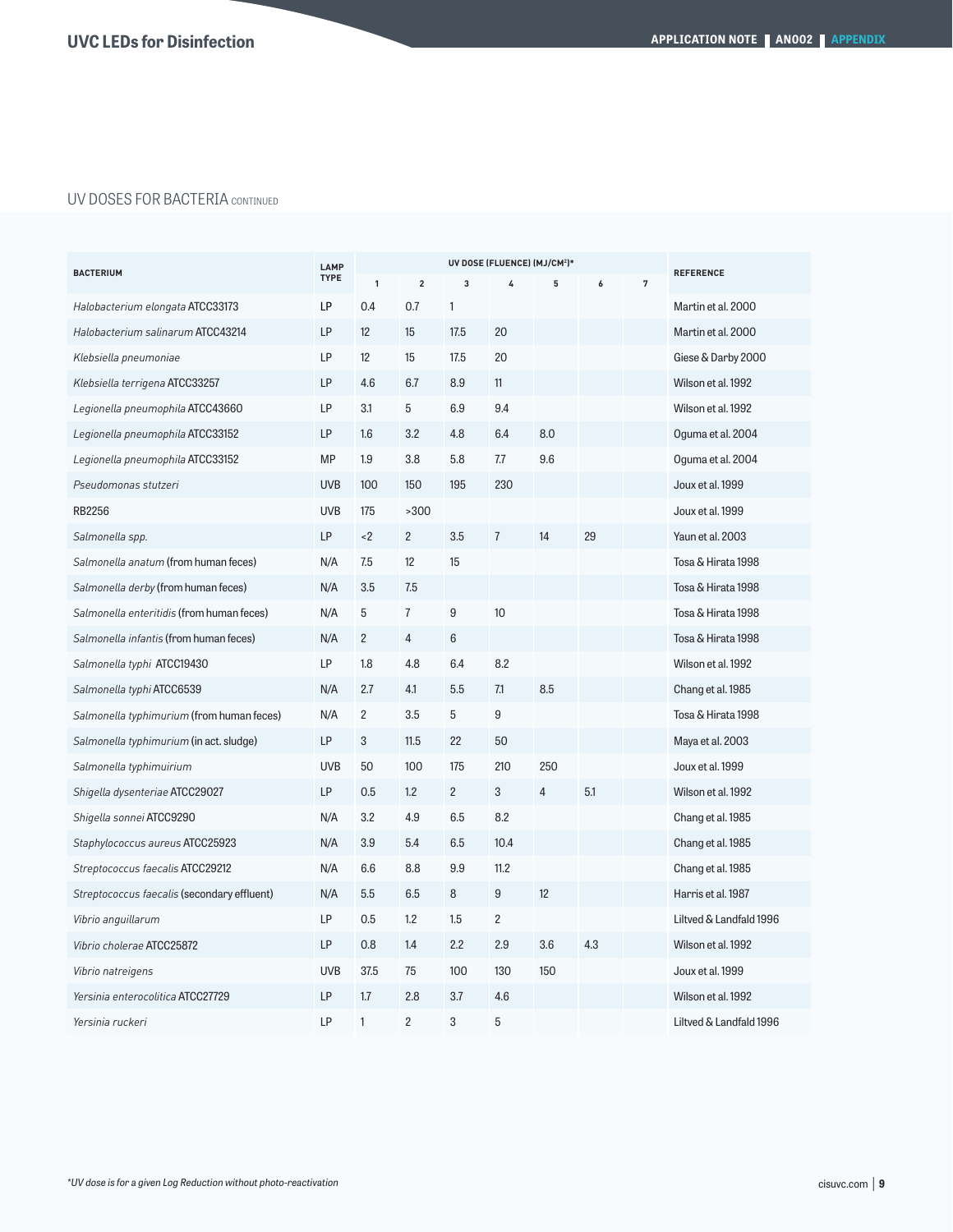# UV DOSES FOR PROTOZOA

| <b>PROTOZOAN</b>                                         |                  |                |                         |                    |                 |     |   |   |                       |
|----------------------------------------------------------|------------------|----------------|-------------------------|--------------------|-----------------|-----|---|---|-----------------------|
|                                                          |                  | 1              | $\overline{\mathbf{2}}$ | 3                  | 4               | 5   | 6 | 7 | <b>REFERENCE</b>      |
| Cryptosporidium hominis                                  | LP&<br>MP        | 3              | 5.8                     |                    |                 |     |   |   | Johnson et al. 2005   |
| Cryptosporidium parvum, oocysts, tissue culture<br>assay | N/A              | 1.3            | 2.3                     | 3.2                |                 |     |   |   | Shin et al. 2000      |
| Cryptosporidium parvum                                   | LP &<br>MP       | 2.4            | $5$                     | 5.2                | 9.5             |     |   |   | Craik et al. 2001     |
| Cryptosporidium parvum                                   | MP               | $5$            | $5$                     | $-5$               | $-6$            |     |   |   | Amoah et al. 2005     |
| Cryptosporidium parvum                                   | <b>MP</b>        | $<10$          | ~10                     | ~10                |                 |     |   |   | Belosevie et al. 2001 |
| Cryptosporidium parvum                                   | LP               | 1              | $\mathbf{2}$            | $-5$               |                 |     |   |   | Shin et al. 2001      |
| Cryptosporidium parvum                                   | <b>MP</b>        | 1              | $\overline{c}$          | 2.9                | $\overline{4}$  |     |   |   | Bukhari et al. 2004   |
| Cryptosporidium parvum                                   | LP               | < 2            | < 2                     | < 2                | $\leq$ 4        | ~10 |   |   | Clancy et al. 2004    |
| Cryptosporidium parvum                                   | MP               | $3$            | -3                      | $3-9$              | < 11            |     |   |   | Clancy et al. 2000    |
| Cryptosporidium parvum                                   | LP               | $3$            | $3$                     | $3-6$              | ~16             |     |   |   | Clancy et al. 2000    |
| Cryptosporidium parvum                                   | LP               | 0.5            | 1                       | 1.4                | 2.2             |     |   |   | Morita et al. 2002    |
| Cryptosporidium parvum                                   | LP               | $\overline{c}$ | -3                      | $3$                |                 |     |   |   | Zimmer et al. 2003    |
| Cryptosporidium parvum                                   | MP               | <1             | <1                      | <1                 |                 |     |   |   | Zimmer et al. 2003    |
| Encephalitozoon cuniculi, microsporidia                  | LP               | 4              | 9                       | 13                 |                 |     |   |   | Marshall et al. 2003  |
| Encephalitozoon hellem, microsproidia                    | LP               | 8              | 12                      | 18                 |                 |     |   |   | Marshall et al. 2003  |
| Encephalitozoon intestinalis, mircosporidia              | LP&<br><b>MP</b> | $<$ 3          | 3                       | <6                 | $6\phantom{1}6$ |     |   |   | Huffman et al. 2002   |
| Encephalitozoon intestinalis, mircosporidia              | LP               | 3              | 5                       | 6                  |                 |     |   |   | Marshall et al. 2002  |
| Giardia lamblia, gerbil infectivity assay                | LP               | < 0.5          | < 0.5                   | < 0.5              | $\leq$          |     |   |   | Linden et al. 2002b   |
| Giardia lamblia                                          | LP               | $<10$          | ~10                     | 20                 |                 |     |   |   | Campbell et al. 2002  |
| Giardia lamblia                                          | LP               | < 2            | < 2                     | $<$ 4              |                 |     |   |   | Mofidi et al. 2002    |
| Giardia lamblia, excystation assay                       | N/A              | >63            |                         |                    |                 |     |   |   | Rice & Hoff 1981      |
| Giardia lamblia, excystation assay                       | N/A              | 40             | 180                     |                    |                 |     |   |   | Karanis et al. 1992   |
| Giardia muris, excystation assay                         | N/A              | 77             | 110                     |                    |                 |     |   |   | Carlson et al. 1985   |
| G. muris, cysts, mouse infectivity assay                 | N/A              | < 2            | -6                      | $10 + \text{tail}$ |                 |     |   |   | Craik et al. 2000     |
| Giardia muris                                            | <b>MP</b>        | 1              | 4.5                     | $28 + \ntailing$   |                 |     |   |   | Craik et al. 2000     |
| Giardia muris                                            | MP               | ~10            | ~10                     | < 25               | ~50             |     |   |   | Belosevic et al. 2001 |
| Giardia muris                                            | LP               | $<1.9$         | $<1.9$                  | $-2$               | $-2.3$          |     |   |   | Hayes et al. 2003     |
| Giardia muris                                            | LP               | ${<}2$         | < 2                     | $<4$               |                 |     |   |   | Mofidi et al. 2002    |
| G. muris, cysts                                          | <b>MP</b>        | $< 5$          | < 5                     | 5                  |                 |     |   |   | Amoah et al. 2005     |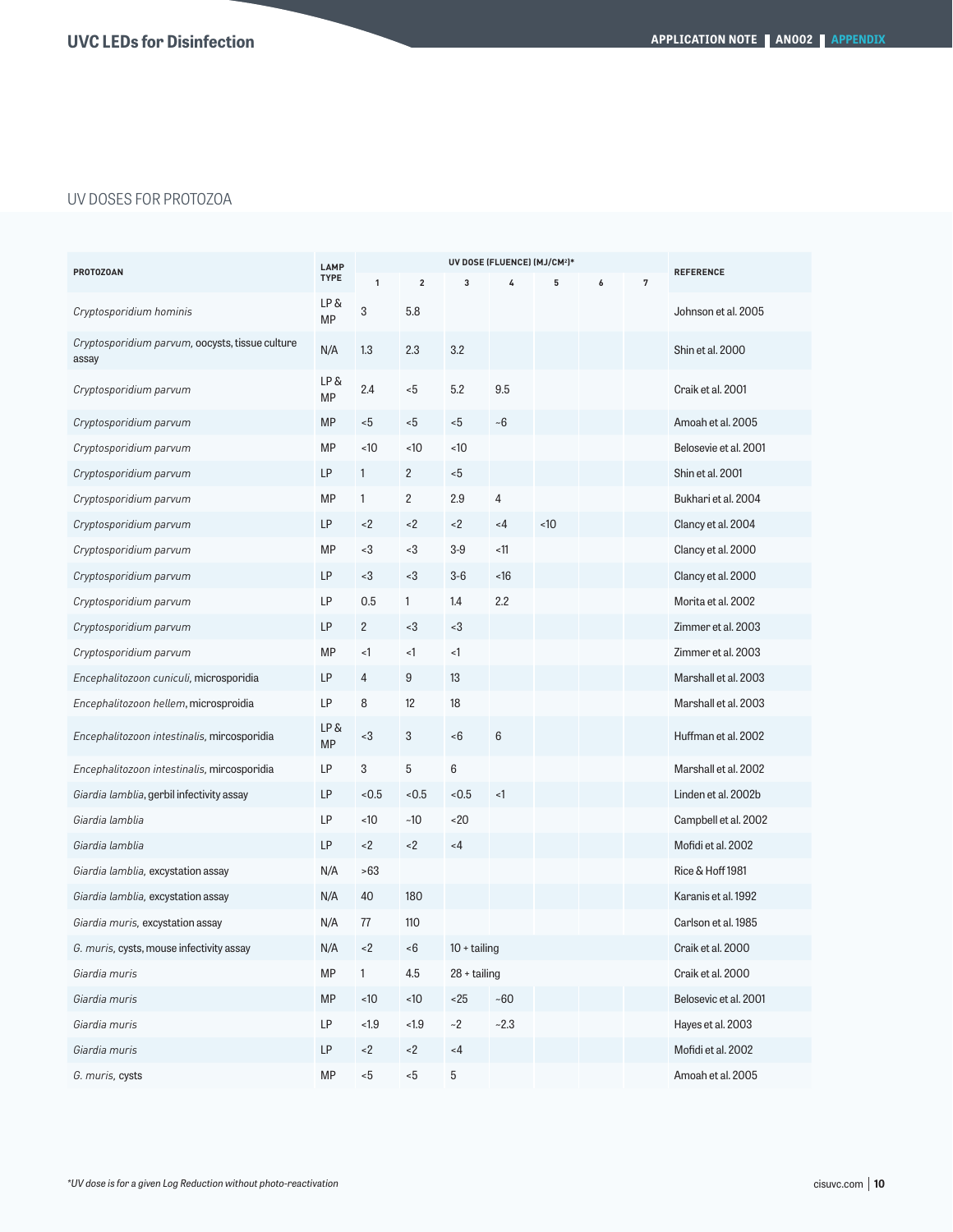# UV DOSES FOR VIRUSES

|                                              | <b>HOST</b>                           | LAMP<br><b>TYPE</b> |                         |      | UV DOSE (FLUENCE) (MJ/CM <sup>2</sup> )* PER LOG REDUCTION |                |      |      |                                  |
|----------------------------------------------|---------------------------------------|---------------------|-------------------------|------|------------------------------------------------------------|----------------|------|------|----------------------------------|
| <b>VIRUS</b>                                 |                                       |                     | $\mathbf{1}$            | 2    | 3                                                          | 4              | 5    | 6    | <b>REFERENCE</b>                 |
| PRD-1 (Phage)                                | S. typhimurium Lt2                    | N/A                 | 9.9                     | 17.2 | 23.5                                                       | 30.1           |      |      | Meng & Gerba 1996                |
| <b>B40-8 (Phage)</b>                         | B. fragilis                           | LP                  | 11                      | 17   | 23                                                         | 29             | 35   | 41   | Sommer et al. 2001               |
| <b>B40-8 (Phage)</b>                         | B. fragilis HSP-40                    | LP                  | 12                      | 18   | 23                                                         | 28             |      |      | Sommer et al. 1998               |
| MS2 (Phage)                                  | Salmonella typhimurium<br><b>WG49</b> | N/A                 | 16.3                    | 35   | 57                                                         | 83             | 114  | 152  | Nieuwstad & Havelaar 1994        |
| MS2 DSM 5694 (Phage)                         | E. coli NCIB 9481                     | N/A                 | 4                       | 16   | 38                                                         | 68             | 110  |      | Wiedenmann et al. 1993           |
| <b>MS2 ATCC15977-B1</b><br>(Phage)           | E. coli ATCC15977-B1                  | LP                  | 15.9                    | 34   | 52                                                         | 71             | 90   | 109  | Wilson et al. 1992               |
| <b>MS2 NCIMB 10108</b><br>(Phage)            | Salmonella typhimurium<br><b>WG49</b> | N/A                 | 12.1                    | 30.1 |                                                            |                |      |      | Tree et al. 1997                 |
| MS2 (Phage)                                  | E. coli K-12 Hfr                      | LP                  | 21                      | 36   |                                                            |                |      |      | Sommer et al. 1998               |
| MS2 (Phage)                                  | E. coli CR63                          | N/A                 | 16.9                    | 33.8 |                                                            |                |      |      | Rauth 1965                       |
| MS2 (Phage)                                  | E. coli 15977                         | N/A                 | 13.4                    | 28.6 | 44.8                                                       | 61.9           | 80.1 |      | Meng & Gerba 1996                |
| MS2 (Phage)                                  | E. coli C3000                         | N/A                 | 35                      |      |                                                            |                |      |      | Battigelli et al. 1993           |
| MS2 (Phage)                                  | E. coli ATCC15597                     | N/A                 | 19                      | 40   | 61                                                         |                |      |      | Oppenheimer et al. 1993          |
| MS2 (Phage)                                  | E. coli C3000                         | LP                  | 20                      | 42   | 69                                                         | 92             |      |      | Batch et al. 2004                |
| MS2 (Phage)                                  | E. coli ATCC15597                     | LP                  | 20                      | 42   | 70                                                         | 98             | 113  |      | Lazarova & Savoye 2004           |
| MS2 (Phage)                                  | E. coli ATCC15977                     | LP                  | 20                      | 50   | 85                                                         | 120            |      |      | Thurston-Enriquez et al.<br>2003 |
| MS2 (Phage)                                  | E. coli HS(pFamp)R                    | LP                  |                         | 45   | 75                                                         | 100            | 125  | 155  | Thompson et al. 2003             |
| MS2 (Phage)                                  | E. coli C3000                         | LP                  | 20                      | 42   | 68                                                         | 90             |      |      | Linden et al. 2002a              |
| MS2 (Phage)                                  | E. coli K-12                          | LP                  | 18.5                    | 36   | 55                                                         |                |      |      | Sommer et al. 2001               |
| MS2 (Phage)                                  | E. coli NCIMB 9481                    | N/A                 | 14                      |      |                                                            |                |      |      | Tree et al. 2005                 |
| PHI X 174 (Phage)                            | E. coli WG5                           | LP                  | 2.2                     | 5.3  | 7.3                                                        | 10.5           |      |      | Sommer et al. 1998               |
| PHI X174 (Phage)                             | E. coli C3000                         | N/A                 | 2.1                     | 4.2  | 6.4                                                        | 8.5            | 10.6 | 12.7 | Battigelli et al. 1993           |
| PHI X 174 (Phage)                            | E. coli ATCC15597                     | N/A                 | $\overline{4}$          | 8    | 12                                                         |                |      |      | Oppenheimer et al. 1993          |
| PHI X 174 (Phage)                            | E. coli WG 5                          | LP                  | 3                       | 5    | 7.5                                                        | 10             | 12.5 | 15   | Sommer et al. 2001               |
| PHI X 174 (Phage)                            | E. coli ATCC13706                     | LP                  | $\overline{\mathbf{c}}$ | 3.5  | $\mathbf 5$                                                | $\overline{I}$ |      |      | Giese & Darby 2000               |
| Staphylococcus aureus<br>phage A 994 (Phage) | Staphylococcus aureus 994             | LP                  | 8                       | 17   | 25                                                         | 36             | 47   |      | Sommer et al. 1989               |
| Calicivirus canine                           | MDCK cell line                        | LP                  | $\boldsymbol{7}$        | 15   | 22                                                         | 30             | 36   |      | Husman et al. 2004               |
| Calicivirus feline                           | <b>CRFK</b> cell line                 | LP                  | 7                       | 16   | 25                                                         |                |      |      | Husman et al. 2004               |
| Calicivirus feline                           | <b>CRFK</b> cell line                 | N/A                 | $\overline{4}$          | 9    | 14                                                         |                |      |      | Tree et al. 2005                 |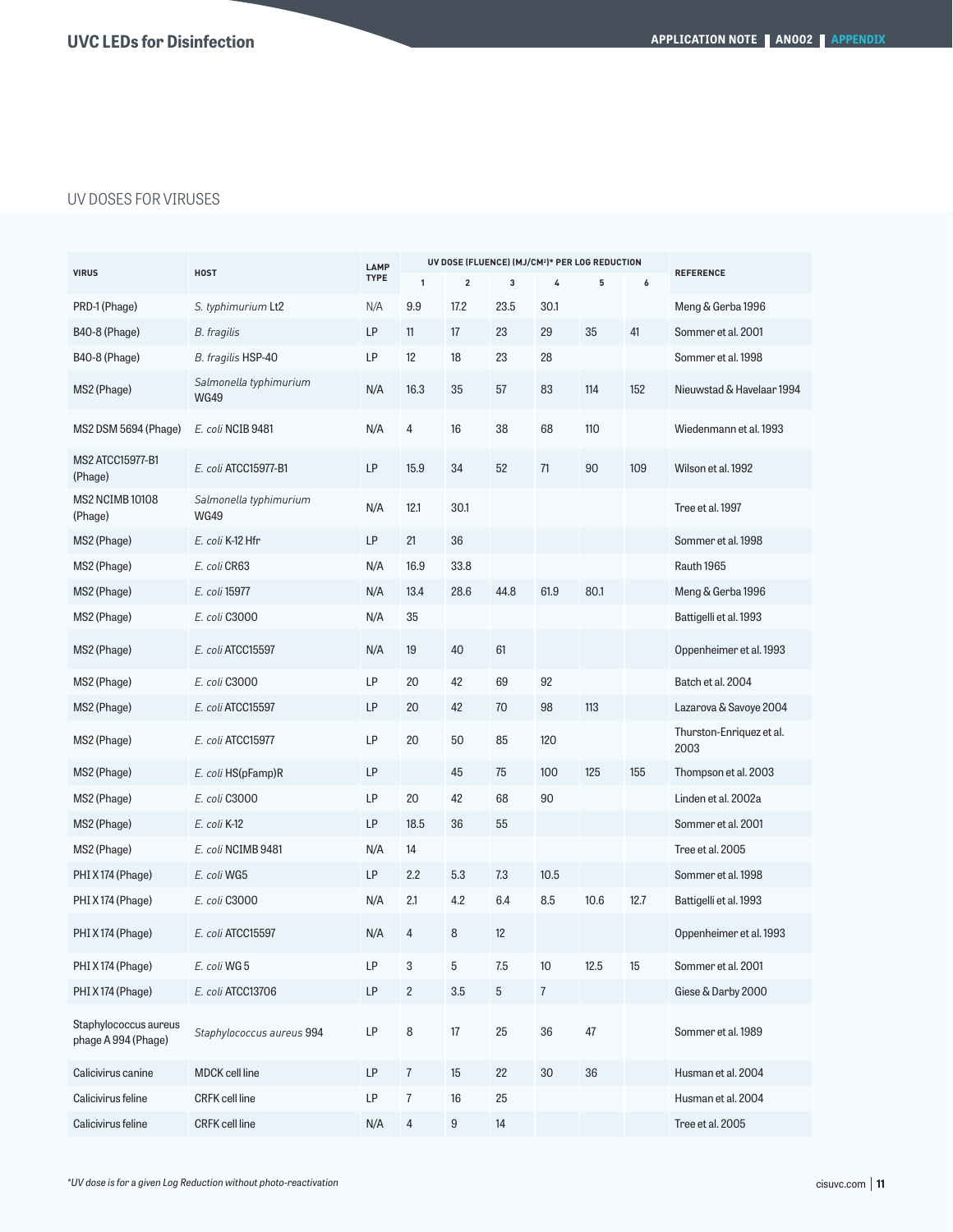# UV DOSES FOR VIRUSES CONTINUED

| <b>VIRUS</b>                            | <b>HOST</b>                    | LAMP        |                | UV DOSE (FLUENCE) (MJ/CM <sup>2</sup> ) PER LOG REDUCTION |           |       |     |     |                                  |
|-----------------------------------------|--------------------------------|-------------|----------------|-----------------------------------------------------------|-----------|-------|-----|-----|----------------------------------|
|                                         |                                | <b>TYPE</b> | $\mathbf{1}$   | $\overline{2}$                                            | 3         | 4     | 5   | 6   | <b>REFERENCE</b>                 |
| Calicivirus feline                      | <b>CRFK</b> cell line          | LP          | 5              | 15                                                        | 23        | 30    | 39  |     | Thurston-Enriquez et al.<br>2003 |
| Adenovirus type 2                       | A549 cell line                 | LP          | 20             | 45                                                        | 80        | 110   |     |     | Shin et al. 2005                 |
| Adenovirus type 2                       | Human lung cell line           | LP          | 35             | 55                                                        | 75        | 100   |     |     | Ballester & Malley 2004          |
| Adenovirus type 2                       | PLC/PRF/5 cell line            | LP          | 40             | 78                                                        | 119       | 160   | 195 | 235 | Gerba et al. 2002                |
| Adenovirus type 15                      | A549 cell line (ATCC CCL-185)  | LP          | 40             | 80                                                        | 122       | 165   | 210 |     | Thompson et al. 2003             |
| Adenovirus type 40                      | PLC/PRF/5 cell line            | LP          | 55             | 105                                                       | 155       |       |     |     | Thurston-Enriquez et al.<br>2003 |
| Adenovirus type 40                      | PLC/PRF/5 cell line            | LP          | 30             | <b>ND</b>                                                 | <b>ND</b> | 124   |     |     | Meng & Gerba 1996                |
| Adenovirus type 41                      | PLC/PRF/5 cell line            | LP          | 23.6           | <b>ND</b>                                                 | <b>ND</b> | 111.8 |     |     | Meng & Gerba 1996                |
| Poliovirus Type 1 ATCC<br>Mahoney       | N/A                            | N/A         | 6              | 14                                                        | 23        | 30    |     |     | Harris et al. 1987               |
| Poliovirus Type 1<br>LSc2ab()           | MA104 cell                     | N/A         | 5.6            | 11                                                        | 16.5      | 21.5  |     |     | Chang et al. 1985                |
| Poliovirus Type 1<br>LSc <sub>2ab</sub> | <b>BGM</b> cell                | LP          | 5.7            | 11                                                        | 17.6      | 23.3  | 32  | 41  | Wilson et al. 1992               |
| Poliovirus 1                            | <b>BGM</b> cell line           | N/A         | 5              | 11                                                        | 18        | 27    |     |     | Tree et al. 2005                 |
| Poliovirus <sub>1</sub>                 | CaCo2 cell line (ATCC HTB37)   | LP          | $\overline{7}$ | 17                                                        | 28        | 37    |     |     | Thompson et al. 2003             |
| Poliovirus 1                            | <b>BGM</b> cell line           | LP          | 8              | 15.5                                                      | 23        | 31    |     |     | Gerba et al. 2002                |
| Poiovirus Type<br>Mahoney               | Monkey kidney cell line Vero   | LP          | 3              | $\overline{7}$                                            | 14        | 40    |     |     | Sommer et al. 1989               |
| Coxsackievirus B5                       | <b>BGM</b> cell line           | N/A         | 6.9            | 13.7                                                      | 20.6      |       |     |     | Battigelli et al. 1993           |
| Coxsackievirus B3                       | <b>BGM</b> cell line           | LP          | 8              | 16                                                        | 24.5      | 32.5  |     |     | Gerba et al. 2002                |
| Cocksacievirus B5                       | <b>BGM</b> cell line           | LP          | 9.5            | 18                                                        | 27        | 36    |     |     | Gerba et al. 2002                |
| Reovirus-3                              | Mouse L-60                     | N/A         | 11.2           | 22.4                                                      |           |       |     |     | Rauth 1965                       |
| Reovirus Type 1 Lang<br>strain          | N/A                            | N/A         | 16             | 36                                                        |           |       |     |     | Harris et al. 1987               |
| Rotavirus SA-11                         | Monkey kidney cell line MA 104 | <b>LP</b>   | 8              | 15                                                        | 27        | 38    |     |     | Sommer et al. 1989               |
| Rotavirus SA-11                         | MA-104 cell line               | N/A         | 7.6            | 15.3                                                      | 23        |       |     |     | Battigelli et al. 1993           |
| Rotavirus SA-11                         | MA-104 cell line               | N/A         | $7.1$          | 14.8                                                      | 25        |       |     |     | Chang et al. 1985                |
| Rotavirus SA-11                         | MA-104 cell line               | LP          | 9.1            | 19                                                        | 26        | 36    | 48  |     | Wilson et al. 1992               |
| Rotavirus                               | MA-104 cells                   | LP          | 20             | 80                                                        | 140       | 200   |     |     | Caballero et al. 2004            |
| Hepatitis A HM175                       | FRhK-4 cell                    | LP          | 5.1            | 13.7                                                      | 22        | 29.6  |     |     | Wilson et al. 1992               |
| Hepatitis A                             | HAV/HFS/GBM                    | N/A         | 5.5            | 9.8                                                       | 15        | 21    |     |     | Wiedenmann et al. 1993           |
| Hepatitis A HM175                       | FRhK-4 cell                    | N/A         | 4.1            | 8.2                                                       | 12.3      | 16.4  |     |     | Battigelli et al. 1993           |
| Echovirus I                             | <b>BGM</b> cell line           | LP          | 8              | 16.5                                                      | 25        | 33    |     |     | Gerba et al. 2002                |
| Echovirus II                            | <b>BGM</b> cell line           | LP          | $\overline{7}$ | 14                                                        | 20.5      | 28    |     |     | Gerba et al. 2002                |

*\*UV dose is for a given Log Reduction without photo-reactivation*